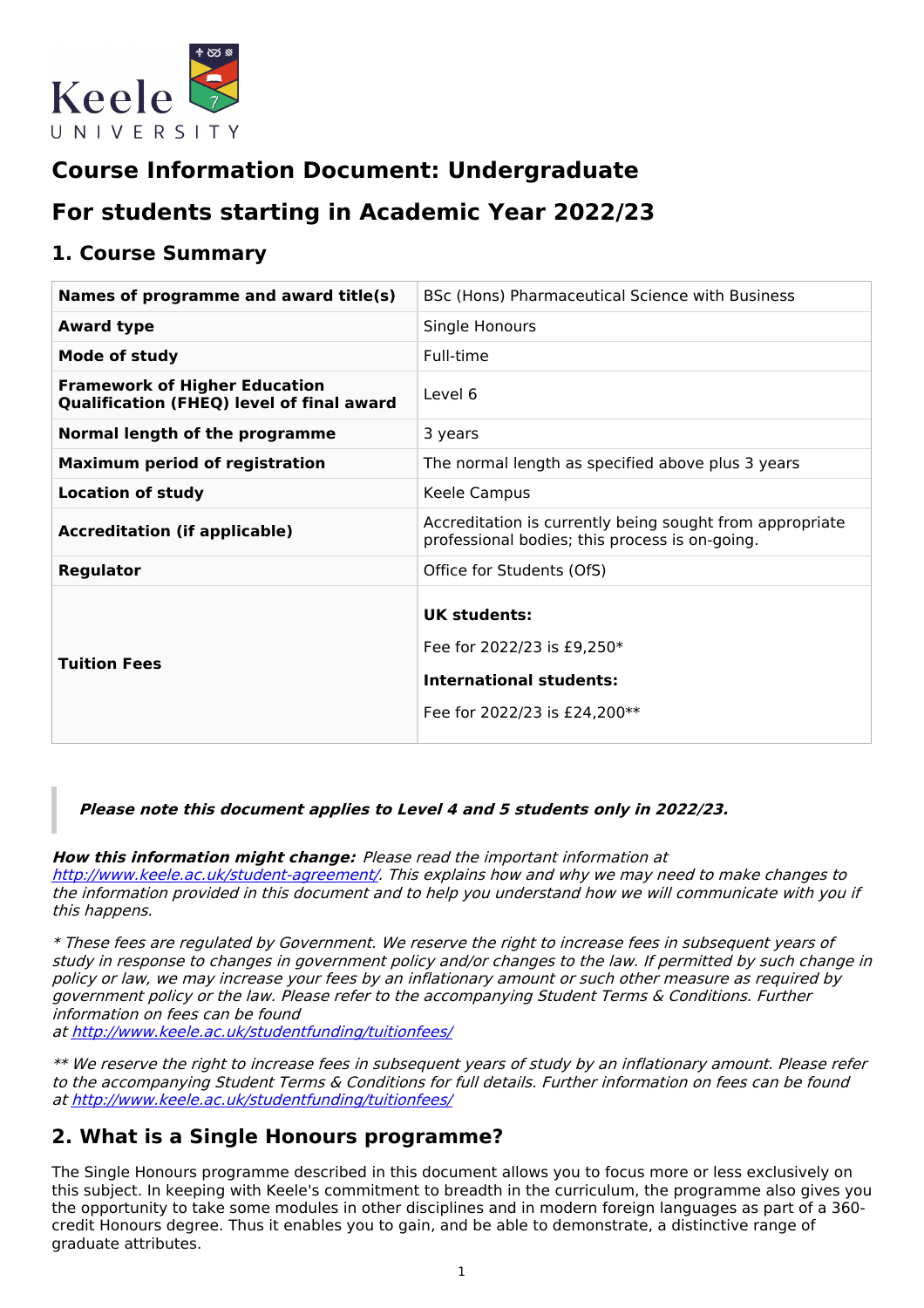The BSc in Pharmaceutical Science with Business currently has one optional module: at Year 1 of study (FHEQ Level 4) students can take a 15-credit language module offered by the Keele Language Centre. This emphasises the international nature of the programme and also offers the opportunity for support, as appropriate, in English language.

## **3. Overview of the Programme**

The global pharmaceutical industry has experienced substantial change in recent years. Industry leaders must now understand how discoveries in science and technology translate to business opportunities within the pharmaceutical industry, whether in discovery, manufacturing, marketing and medicines supply and control. The employment market is becoming more challenging and this programme meets the need of the industry by producing graduates who are well-qualified in all aspects of the relevant applied sciences, who have well-developed key employability skills, and who also have significant knowledge and understanding of and insight into business and management - so you get more than just training in the core pharmaceutical sciences.

This course covers the main aspects of pharmaceutical discovery and development, product formulation, manufacture and quality assurance assessment, and explains how such pure and applied sciences fit into global business, legal and regulatory frameworks. This includes elements of clinical development and the role of the pharmaceutical scientist within the industry team that take a drug from research to the clinic.

As part of the preparation to enter the global pharmaceutical industry, there will be an opportunity to pursue a language pathway throughout the programme. In the first year you will take a language module in English (depending on fluency levels) or a modern foreign language for those fluent in English. This will ensure you have both a language and cultural understanding of nations outside your home country. For modern languages (not English language modules) you may wish to pursue a pathway through the programme that will provide you with recognition of this on your degree certificate. There will be opportunities at years two and three of the programme, depending on entry level to your chosen language and availability, to take up to 60 credits of language learning on this programme. If you achieve 60 credits of language learning as part of your programme you will have added to your degree certificate the additional recognition of having achieved "with competency in [Chosen Language]" or "with advanced competency in [Chosen Language]", depending on the level which you achieve. You can also take language modules as non-credit extracurricular study throughout your programme - further details can be obtained from the Language Centre.

The principal aim of the programme is to develop knowledge and skills in a wide variety of disciplines by demonstrating the linkages between seemingly disparate topics in science and technology that underpin all subsequent learning, and which are central to the successful delivery of new medicines to global markets.

### **4. Aims of the programme**

The broad aims of the programme are to enable you to:

- Develop the key scientific skill that, in an integrated context, underpin the clinically relevant development of pharmaceutical products
- Understand the structures and frameworks in which the pharmaceutical industry operates, both nationally and globally

### **5. What you will learn**

The intended learning outcomes of the programme (what students should know, understand and be able to do at the end of the programme), can be described under the following headings:

- Subject knowledge and understanding
- Subject specific skills
- Key or transferable skills (including employability skills)

#### **Subject knowledge and understanding**

Successful students will be able to:

Understand the core principles of the pharmaceutical sciences as they are applied to the development, licencing and marketing of pharmaceutical products

### **Subject specific skills**

Successful students will be able to: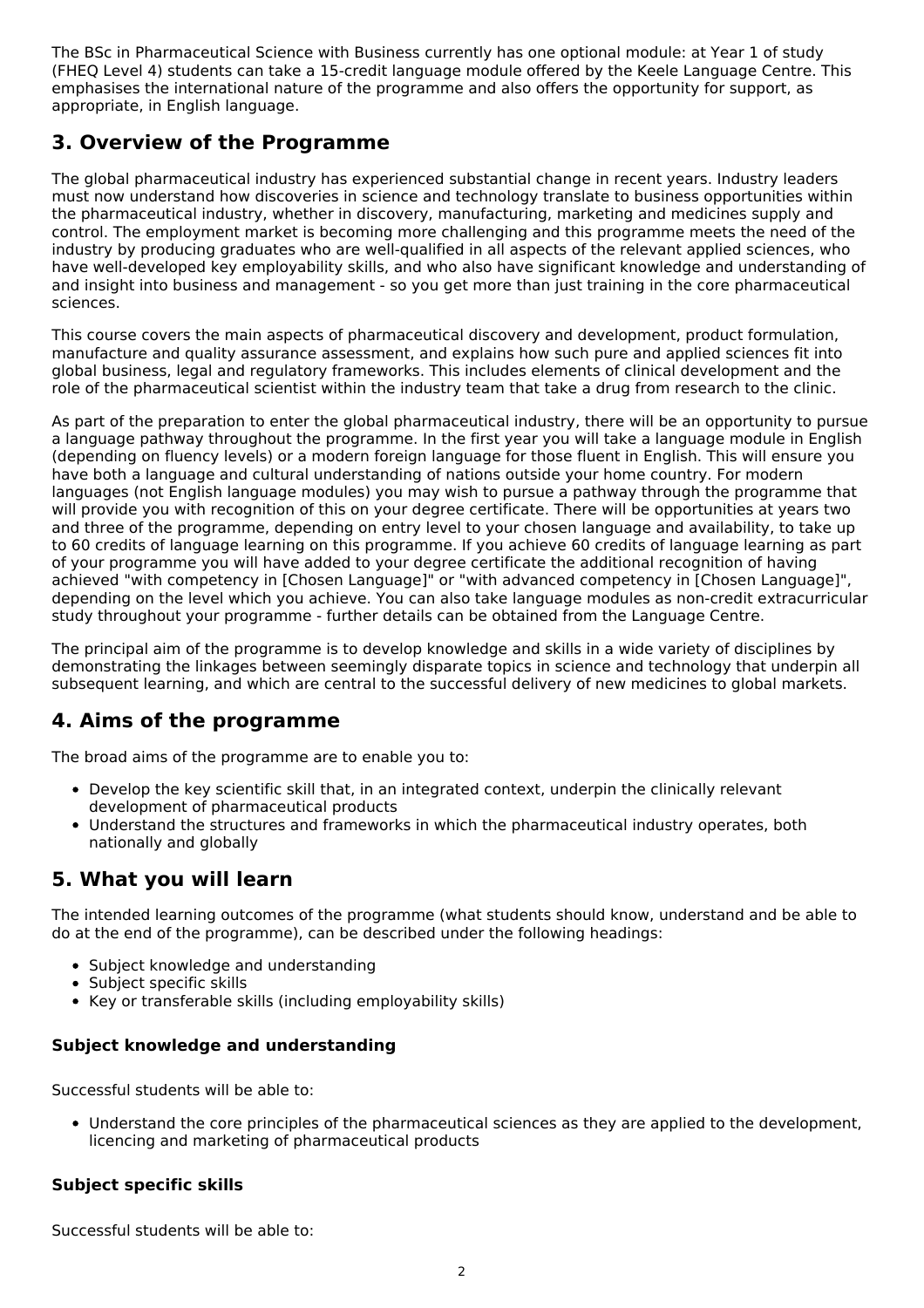Understand the nature of pharmaceutical development, both in the laboratory and in the business environments, and to use this knowledge in the development of new strategies to develop clinically relevant approaches to disease management and treatment

#### **Key or transferable skills (including employability skills)**

Successful students will be able to:

Appreciate and understand how the core chemical and biological sciences integrate to underpin the successful development of pharmaceutical products, a core skills base which is directly applicable to a number of other industries (e.g. cosmetics, foods)

#### **Keele Graduate attributes**

Engagement with this programme will enable you to develop your intellectual, personal and professional capabilities. At Keele, we call these our ten Graduate Attributes and they include independent thinking, synthesizing information, creative problem solving, communicating clearly, and appreciating the social, environmental and global implications of your studies and activities. Our educational programme and learning environment is designed to help you to become a well-rounded graduate who is capable of making a positive and valued contribution in a complex and rapidly changing world, whichever spheres of life you engage in after your studies are completed.

Further information about the Keele Graduate Attributes can be found here: <http://www.keele.ac.uk/journey/>

### **6. How is the programme taught?**

Learning and teaching methods used on the programme vary according to the subject matter and level of the module. They include the following:

Lectures, tutorials, workshops, problem-solving sessions, interactive and immersive 3D teaching in the Health Cinema, laboratory work (individual and group exercises) and integrated 'synoptic' assessments which integrate the differing science subjects with the business aspects of the programme to develop clinically relevant products for patients.

Apart from these formal activities, students are also provided with regular opportunities to talk through particular areas of difficulty, and any special learning needs they may have, with their Personal Tutors or module lecturers on a one-to-one basis.

These learning and teaching methods enable students to achieve the learning outcomes of the programme in a variety of ways. For example:

The use of a wide range of assessment skills allow us to focus on different aspects of the challenges faced in pharmaceutical development; for example, this might include the use of individual or groupbased activities, oral presentation sessions or student-led workshops where decision making is both collective and led by students; research projects may also give students the ability to work on a major piece of novel research not only by themselves but in collaboration with students taking similar projects and within the setting of research groups with the School of Pharmacy and Bioengineering.

# **7. Teaching Staff**

The staff who deliver this course are based predominately within the School of Pharmacy and Bioengineering and Bioengineering and have expertise in the core aspects of the pharmaceutical sciences: pharmacology, physiology, medicinal and organic chemistry and formulation and drug delivery. In addition, several members of the School's academic staff have previously worked in the pharmaceutical (and related) industry and who can frame their academic work within the context of their previous roles.

The BSc programme also makes significant use of expert external speakers who are, or have worked, in the pharmaceutical industry or related industries. This includes a range of business-focused roles and addresses with real world examples subjects as diverse as clinical development, marketing and branding of pharmaceutical products, the role of healthcare systems in the context of pharmaceutical sales and regulatory affairs.

The University will attempt to minimise changes to our core teaching teams, however, delivery of the programme depends on having a sufficient number of staff with the relevant expertise to ensure that the programme is taught to the appropriate academic standard.

Staff turnover, for example where key members of staff leave, fall ill or go on research leave, may result in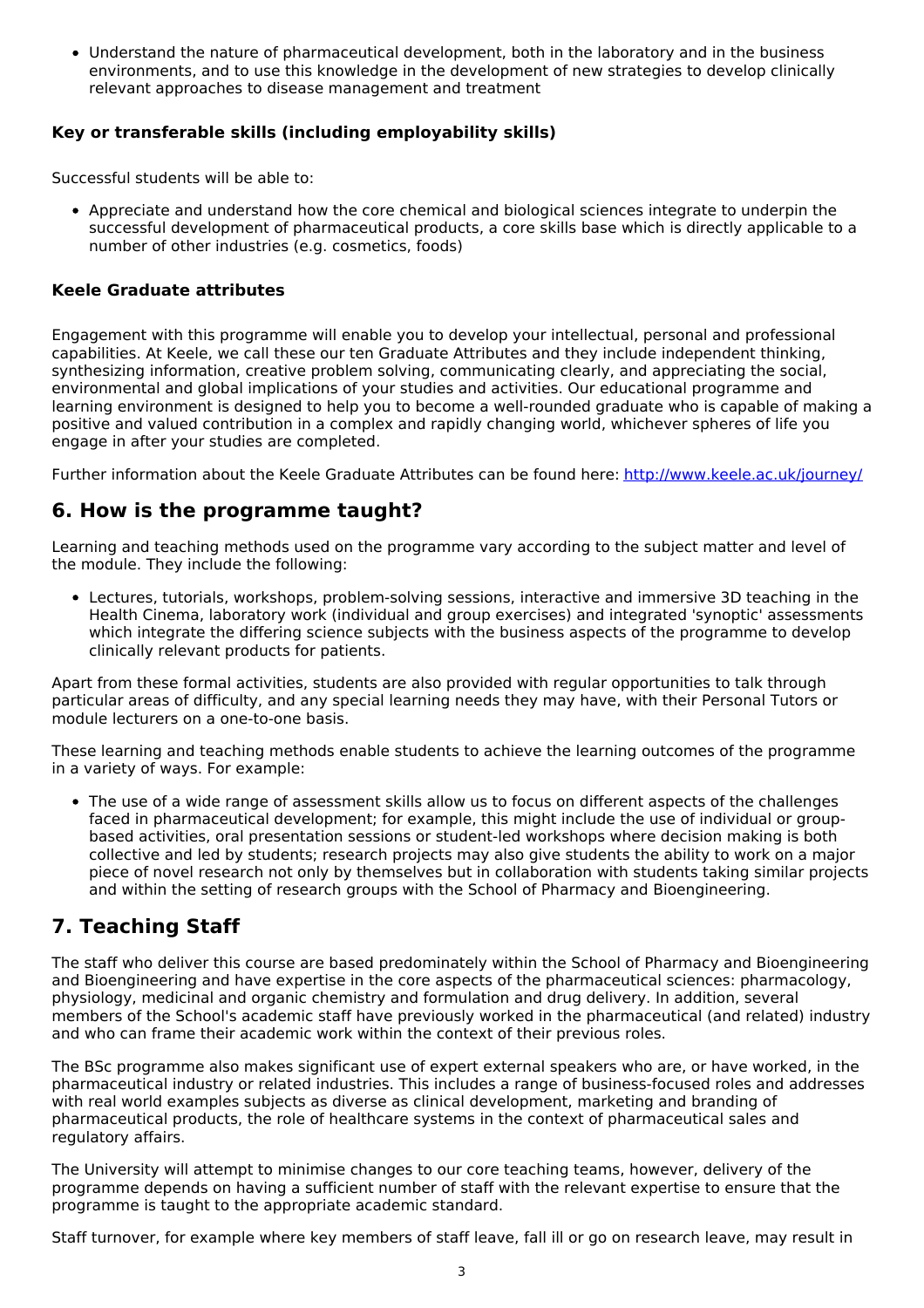changes to the programme's content. The University will endeavour to ensure that any impact on students is limited if such changes occur.

# **8. What is the structure of the Programme?**

The academic year runs from September to June and is divided into two semesters. The number of weeks of teaching will vary from programme to programme, but you can generally expect to attend scheduled teaching sessions between the end of September and mid-December, and from mid-January to the end of April. Our degree courses are organised into modules. Each module is usually a self-contained unit of study and each is usually assessed separately with the award of credits on the basis of 1 credit  $= 10$  hours of student effort. An outline of the structure of the programme is provided in the tables below.

There are two types of module delivered as part of your programme. They are:

- Compulsory modules a module that you are required to study on this course;
- Optional modules these allow you some limited choice of what to study from a list of modules;
- Elective modules (Global Challenge Pathways at Level 4) a choice of modules from different subject areas within the University that count towards the overall credit requirement but not the number of subject-related credits.

A summary of the credit requirements per year is as follows, with a minimum of 90 subject credits (compulsory plus optional) required for each year.

For further information on the content of modules currently offered, including the list of elective modules, please visit: <https://www.keele.ac.uk/recordsandexams/modulecatalogue/>

| Year    |                   | <b>Electives</b><br><b>Optional</b> |    |     |    |
|---------|-------------------|-------------------------------------|----|-----|----|
|         | <b>Compulsory</b> | Min<br>Min<br>Max                   |    | Max |    |
| Level 4 | 105               | 0                                   | 15 | 0   | 15 |
| Level 5 | 90                | 30                                  | 30 | 0   | 0  |
| Level 6 | 60                | 60                                  | 60 | 0   | 0  |

### **Module Lists**

### **Level 4**

| <b>Compulsory modules</b>              | <b>Module Code</b> | <b>Credits</b> | <b>Period</b> |
|----------------------------------------|--------------------|----------------|---------------|
| Human Anatomy and Physiology           | PHA-10028          | 30             | Semester 1-2  |
| Biochemistry & Cell Biology            | PHA-10030          | 30             | Semester 1-2  |
| Introduction to Pharmaceutical Science | PHA-10032          | 30             | Semester 1-2  |
| Introduction to Formulation Science    | PHA-10036          | 15             | Semester 2    |

| <b>Optional modules</b>                                  | <b>Module Code</b> | <b>Credits</b> | <b>Period</b> |
|----------------------------------------------------------|--------------------|----------------|---------------|
| Management in Context                                    | MAN-10018          | 15             | Semester 1    |
| <b>Marketing Principles</b>                              | MAN-10019          | 15             | Semester 1    |
| <b>Global Business Environment</b>                       | MAN-10022          | 15             | Semester 1    |
| Introduction to International Business                   | MAN-10023          | 15             | Semester 2    |
| <b>Multinational Enterprise Business</b><br>Perspectives | MAN-10026          | 15             | Semester 2    |

#### **Level 4 Module Rules**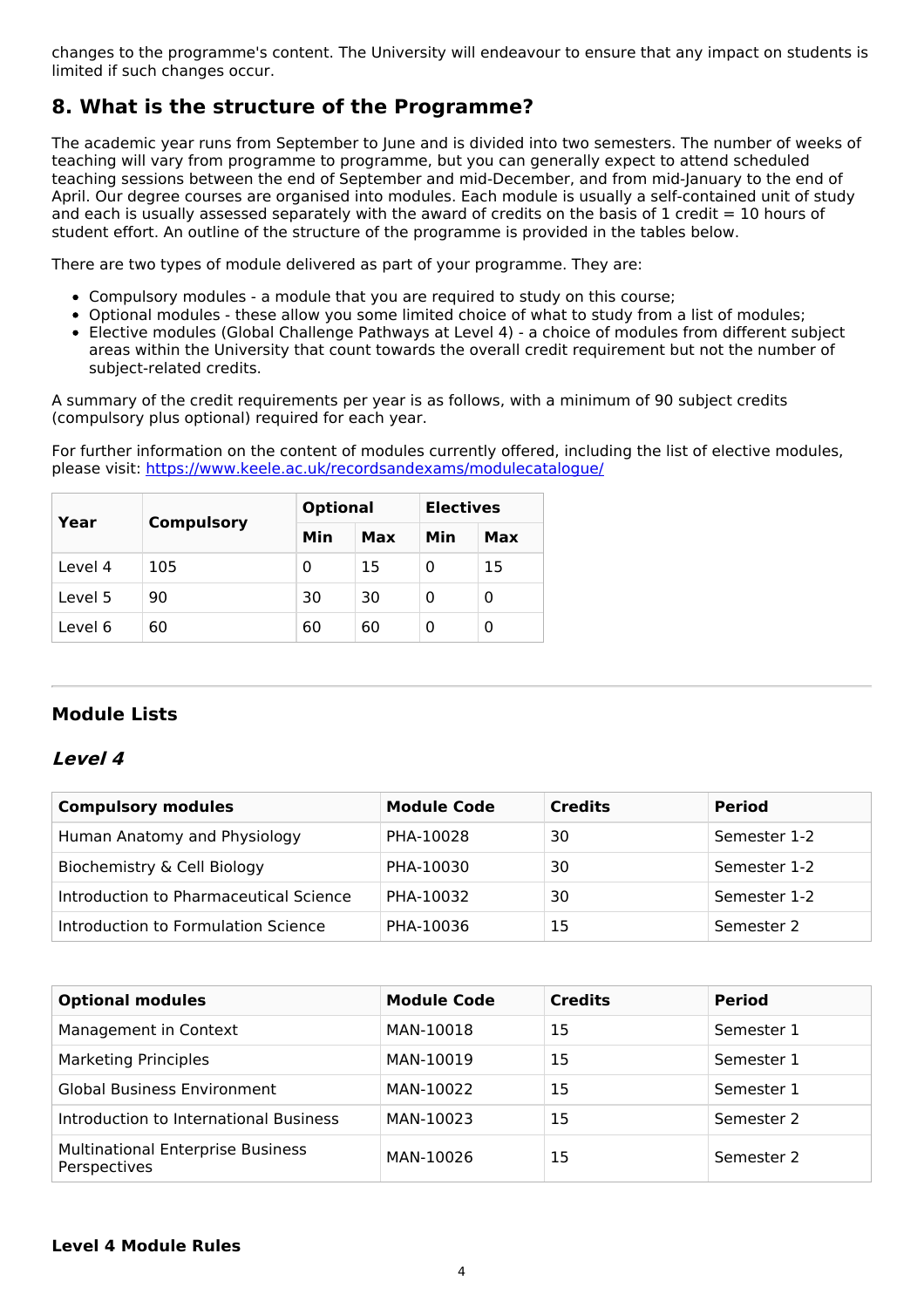Students will take 105 credits of compulsory modules, PHA-10028, PHA-10030, PHA-10032 and PHA-10036.

PHA-10028 and PHA-10030 are shared with the BSc in Cell and Tissue Engineering; PHA-10032 is a bespoke module which focuses on introducing the core pharmaceutical sciences to students.

Students will therefore take 15 credits of optional modules. Students will have three pathways to select from:

- 1. Global Challenge Pathway
- 2. A module from those available from the Language Centre
- 3. A module from those available from the Business School

All optional module selections are subject to availability and compatibility with the School of Pharmacy & Bioengineering timetable for core modules.

#### **Additional optional modules: Languages and English for Academic Purposes**

Students on this programme will also be able to study language modules offered by the Language Centre, either as part of a Global Challenge Pathway or as optional modules, and may be able to achieve an enhanced degree title with the designation 'With (advanced) Competency in [language]', depending on the level of language attainment they achieve at Keele. For full details of how language modules can be accommodated within your programme of study,

click <https://www.keele.ac.uk/study/languagecentre/modernlanguages/enhanceddegreetitles/>

Students who are required to take an English for Academic Purposes (EAP) module as a result of their language competency test result will be required to pick this as their first option choice. NB: students can take an EAP module only with the approval of the English Language Programme Director and are not able to take any other Language module in the same academic year.

#### **Global Challenge Pathways (GCPs) - Level 4 (year 1) students only**

Students at Level 4 in 2022/23 have the option of taking a Global Challenge Pathway, which includes one 15 credit module in each year of the degree. Global Challenge Pathways offer students the chance to fulfil an exciting, engaging route of interdisciplinary study. Choosing a pathway, students will be presented with a global issue or 'challenge' which directly relates to societal issues, needs and debates. They will be invited to take part in academic and external facing projects which address these issues, within an interdisciplinary community of students and staff. Students completing a Global Challenge Pathway will receive recognition on their degree certificate.

| <b>Digital</b><br><b>Futures</b>                    | The Digital Futures pathway offers you the opportunity to become an active contributor to<br>current debates, cutting-edge research, and projects with external partners, addressing<br>both the exciting potential and the challenges of disruptive digital transformation across<br>all spheres of life.<br>Part of a diverse and interdisciplinary pathway community, you will engage in exciting,<br>impactful collaborative project work in innovative formats. Engaged in real-world<br>scenarios, you will use digital technology and creativity to promote inclusive, empowering,<br>and sustainable change at local and global levels.<br>Module: A digital life: challenges and opportunities (GCP-10005) |
|-----------------------------------------------------|---------------------------------------------------------------------------------------------------------------------------------------------------------------------------------------------------------------------------------------------------------------------------------------------------------------------------------------------------------------------------------------------------------------------------------------------------------------------------------------------------------------------------------------------------------------------------------------------------------------------------------------------------------------------------------------------------------------------|
| <b>Climate</b><br>Change &<br><b>Sustainability</b> | Through the Climate Change & Sustainability pathway you will develop the skills,<br>understanding and drive to become agents of change to tackle climate change and wider<br>sustainability challenges.<br>You will work with international partners to explore climate change and sustainability in<br>different international contexts; lead your own projects to drive real change in your<br>communities; and be part of educating others to help achieve a more sustainable future.<br>Module: Climate Change & Sustainable Futures: Global Perspectives (GCP-<br>10009)                                                                                                                                       |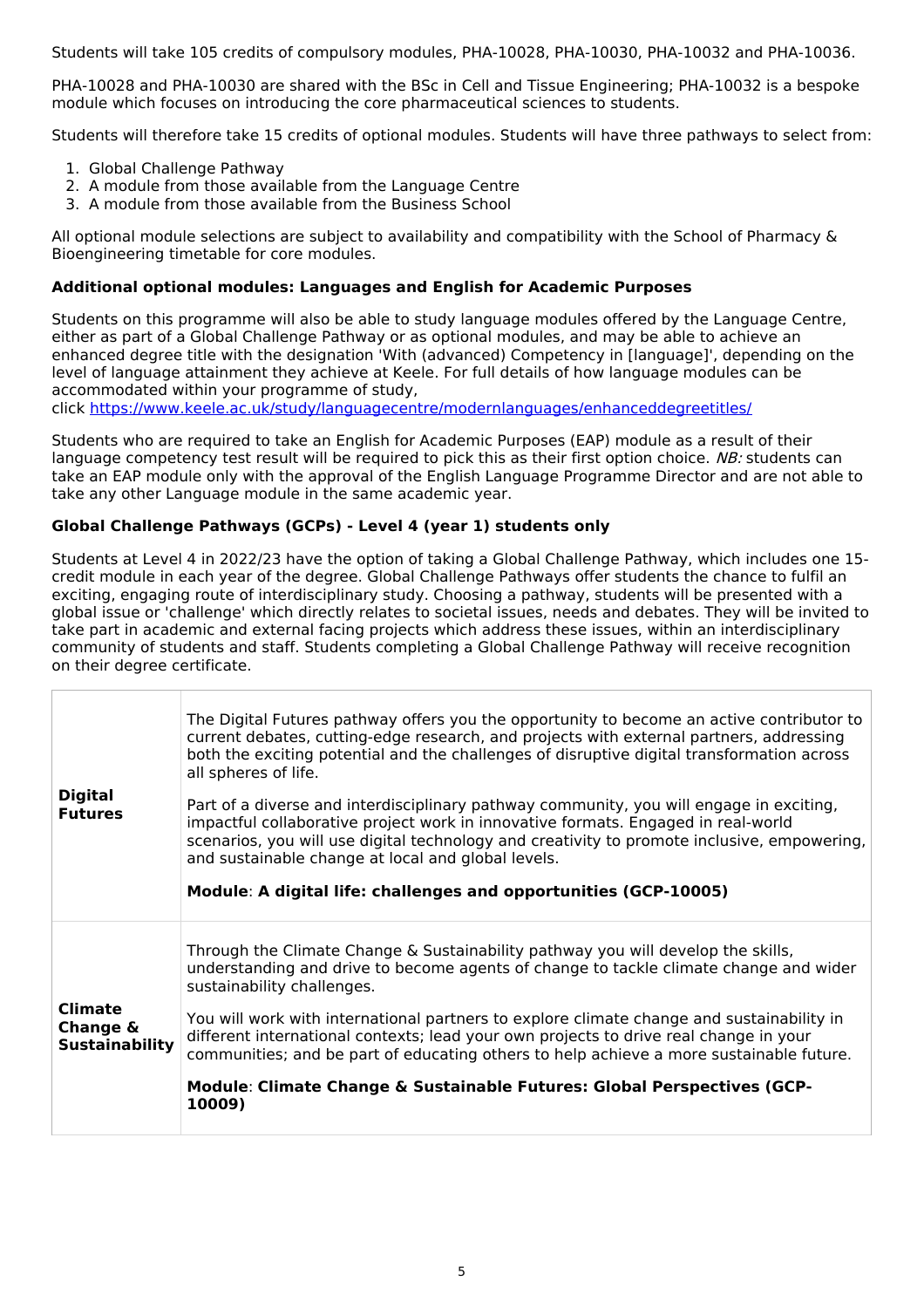| <b>Social Justice</b>                                              | Students on this pathway will embark on a reflective journey drawing upon decolonising,<br>feminist, and ethical perspectives on social justice, forging transformative outputs as<br>agents of change.<br>You will enter a dialogue with local, national, and international partners from Universities,<br>NGOs, International Human Rights Committees. You will engage with key societal<br>challenges, for example Covid 19 as a social crisis with impact on gender and racial<br>identities. The pathway will allow you to monitor and critically evaluate policies and<br>human rights treaties, and produce and disseminate digitally fluent, international and<br>sustainable project findings.<br>Module: Reflections on Social Injustices, Past and Present (GCP-10003)                                                                                                                                                                                                                                                                                                                              |
|--------------------------------------------------------------------|----------------------------------------------------------------------------------------------------------------------------------------------------------------------------------------------------------------------------------------------------------------------------------------------------------------------------------------------------------------------------------------------------------------------------------------------------------------------------------------------------------------------------------------------------------------------------------------------------------------------------------------------------------------------------------------------------------------------------------------------------------------------------------------------------------------------------------------------------------------------------------------------------------------------------------------------------------------------------------------------------------------------------------------------------------------------------------------------------------------|
| <b>Enterprise &amp;</b><br>the Future of<br>Work                   | If we are to achieve the promise of Sustainable Development Goals, solve the climate<br>crisis and take advantage of the changes that the digital revolution provide, we need to<br>understand the power of enterprise and prepare for future contexts of work, creativity and<br>disruption.<br>Supporting you to be part of future-facing solutions, this pathway will give you the ability<br>to make judgements on the utilisation of resources, labour and capital. It will support you<br>in developing creative, original thinking, allowing you to collaborate on projects that<br>persuade and effect change, setting you up to thrive in future environments of work and<br>innovation.<br>Module: Enterprise and the Future of Work 1 (GCP-10007)                                                                                                                                                                                                                                                                                                                                                   |
| <b>Global Health</b><br><b>Challenges</b>                          | By taking the global health challenge pathway you will develop solutions to improve the<br>health and quality of life for particular people and communities, engaging with these<br>groups to co-design interventions.<br>This pathway will provide you with skills that go beyond a focus on health and will allow<br>you to develop your ability to work in a team and lead change in society. The knowledge,<br>skills and work experience will complement your core degree and enhance your career<br>opportunities and graduate aspirations.<br>Module: Key concepts and challenges in global health (GCP-10001)                                                                                                                                                                                                                                                                                                                                                                                                                                                                                          |
| <b>Languages &amp;</b><br><b>Intercultural</b><br><b>Awareness</b> | By choosing modules from this pathway, will develop a practical knowledge of a specific<br>language, allowing you to graduate with an enhanced degree title, or develop skills to<br>teach English as a Foreign Language. You will meet and communicate with speakers<br>different linguistic and cultural communities, ranging from students at partner universities<br>in Japan and China, to refugees in Hanley, and develop an understanding of how<br>languages and cultures interact.<br>This pathway explores the power of language as a force both for breaking down and<br>building cultural and political barriers - words can be weapons as well as bridges. You will<br>examine how language is used, examine linguistic choices and how these impact on<br>intercultural understanding. Throughout the pathway we also examine the practice of<br>communication across cultural contexts, exploring cultural differences such as the<br>language of ethnicity and gender.<br>Modules: you will be able to select from either a Modern Language of your<br>choice OR Certificate in TESOL Level 1. |

**Level 5**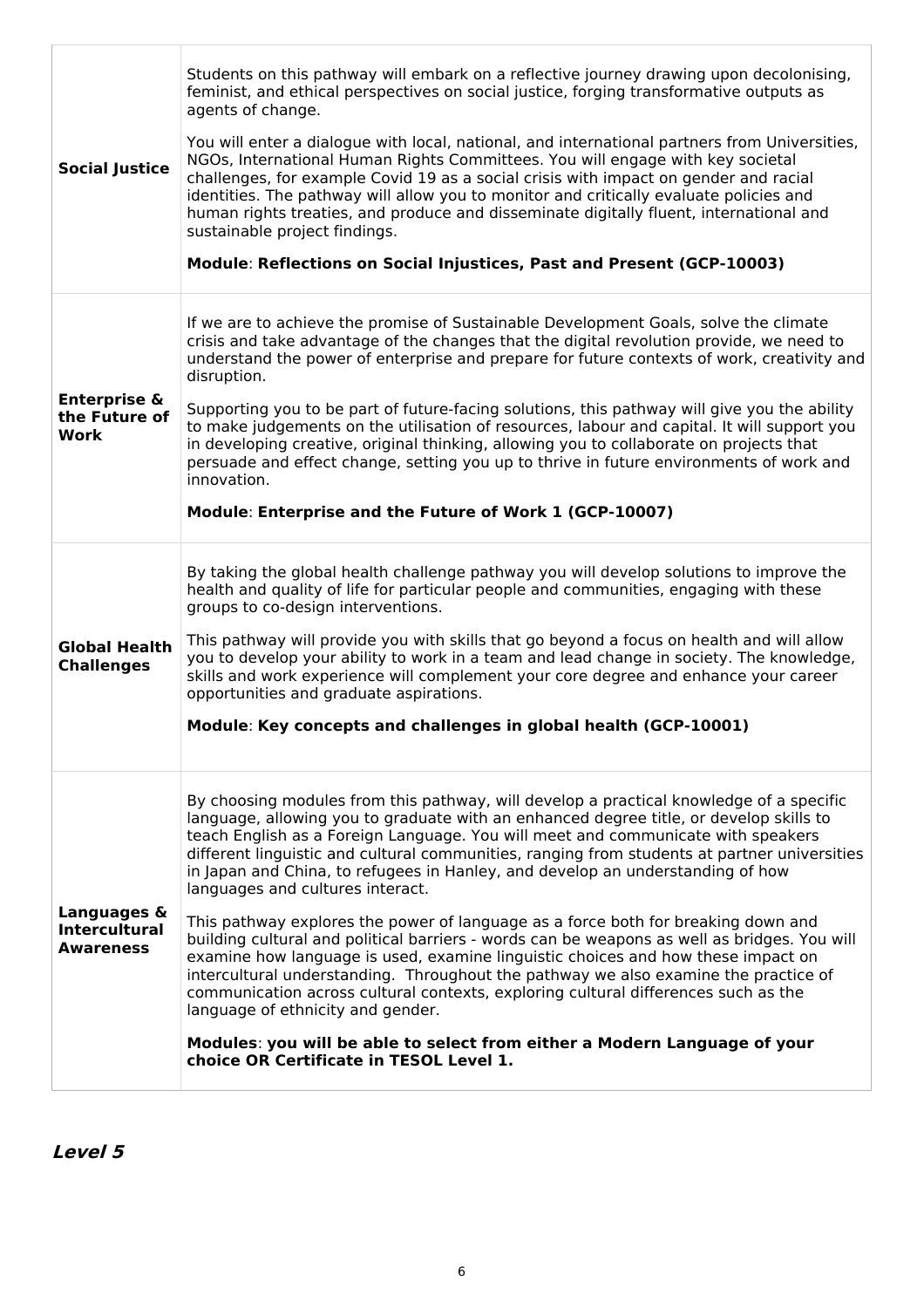| <b>Compulsory modules</b>                             | <b>Module Code</b> | <b>Credits</b> | <b>Period</b> |
|-------------------------------------------------------|--------------------|----------------|---------------|
| Applied Pharmaceutical Science I                      | PHA-20016          | 30             | Semester 1    |
| <b>Pharmaceutical Analysis And Quality</b><br>Control | PHA-20014          | 30             | Semester 1-2  |
| Applied Pharmaceutical Science II                     | PHA-20018          | 30             | Semester 2    |

| <b>Optional modules</b>           | <b>Module Code</b> | <b>Credits</b> | <b>Period</b> |
|-----------------------------------|--------------------|----------------|---------------|
| Organisational Behaviour          | MAN-20055          | 15             | Semester 1    |
| Operations and Quality Management | MAN-20053          | 15             | Semester 2    |

#### **Level 5 Module Rules**

Students will take 90 credits of compulsory modules, PHA-20016, PHA-20014 and PHA-20018.

Students will therefore take 30 credits of optional modules. Students will have two pathways to select from:

1. A module from those available from the Language Centre (one or two 15-credit modules, and when two such modules are selected this means that normally one module is taken in each semester and are consecutive and ascending in number):

Semester One modules: BSL-90001/3, CHI-90001/3/5, FRE-90001/3/5/7/9, GER-90001/3/5/7/9, JAP-90001/3/5, RUS-90001/3/5, SPN-90001/3/5/7/9

Semester Two modules: BSL-90002/4, CHI-90002/4/6, FRE-90002/4/6/8/10, GER-90002/4/6/8/10, JAP-90002/4/6, RUS-90002/4/6, SPN-90002/4/6/8/10

Please also note that the programme specification notes that the above language modules can be replaced for students whose first language is not English and who require suitable English language support. In those cases those students can be enrolled onto:

ENL-90001 English for Academic Purposes 3 (EAP 3), ENL-90002 English for Academic Purposes 4 (EAP 4), ENL-90003 English for Academic Purposes 2 (EAP 2) or ENL-90013 Academic English for Science Students

If any of these modules are required they are allocated following consultation between the student and the Language Centre.

All modules are subject to change and availability. The level allocated to student will be determined by the Language Centre following an assessment of language ability.

2. A module from those available from the Business School (one, 15-credit module)

All optional module selections are subject to availability and compatibility with the School of Pharmacy & Bioengineering timetable for compulsory modules.

Students will be encouraged to take one optional module in each semester but it is appreciated that this might not always be possible. Where two or more optional modules are selected in the same academic year the availability of modules will depend on the exact choice made in order to avoid overlap.

### **Level 6**

| <b>Compulsory modules</b>                          | <b>Module Code</b> | <b>Credits</b> | <b>Period</b> |
|----------------------------------------------------|--------------------|----------------|---------------|
| The Pharmaceutical Industry at the<br>Cutting Edge | PHA-30021          | 30             | Semester 1-2  |
| <b>Pharmaceutical Science Research Project</b>     | PHA-30025          | 30             | Semester 1-2  |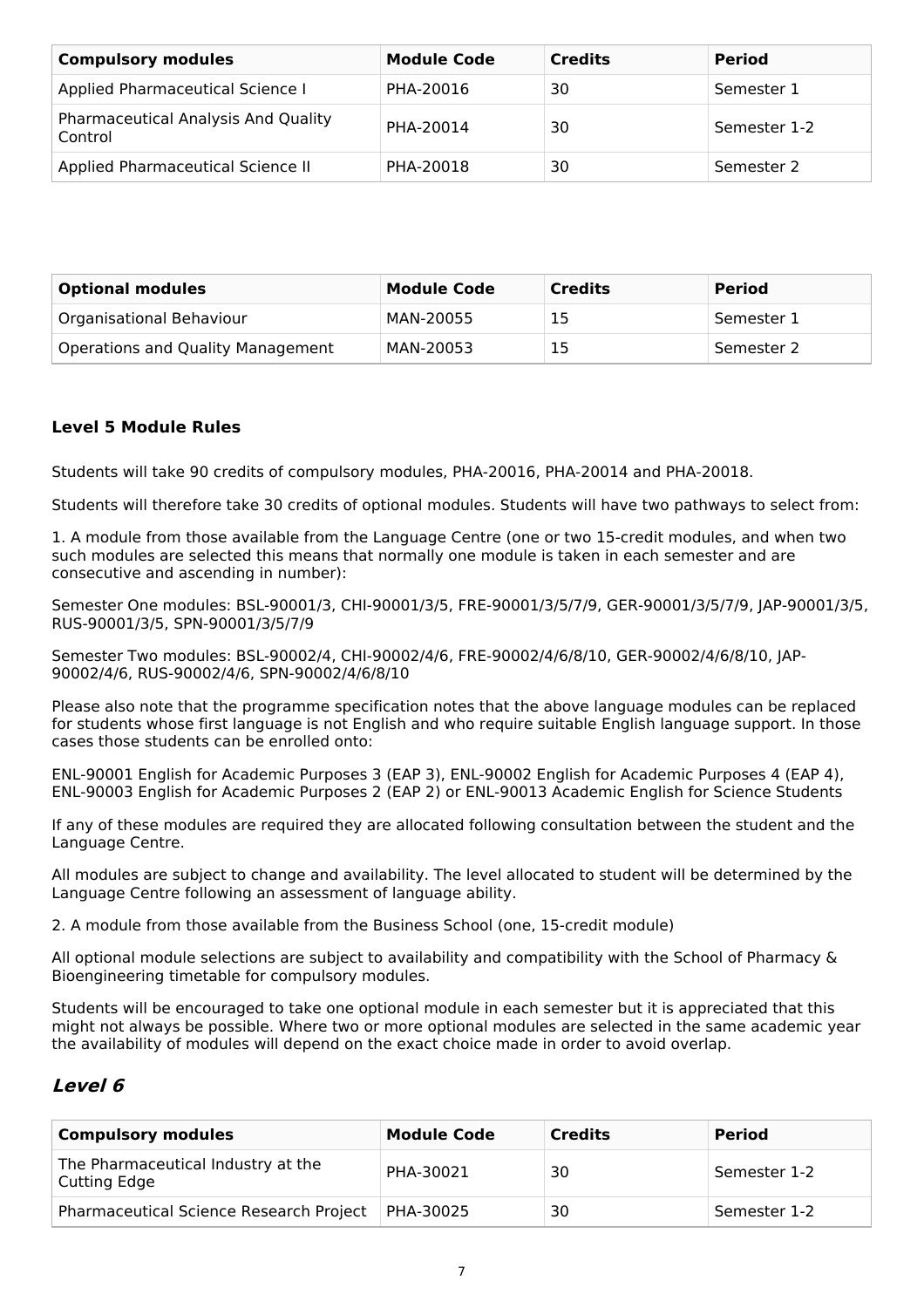| <b>Optional modules</b>                                                      | <b>Module Code</b> | <b>Credits</b> | <b>Period</b> |
|------------------------------------------------------------------------------|--------------------|----------------|---------------|
| Current Developments in Pharmaceutical<br>Science II                         | PHA-30017          | 15             | Semester 1-2  |
| Current Developments in Pharmaceutical<br>Science                            | PHA-30019          | 30             | Semester 1-2  |
| Advanced Topics in Pharmaceutical<br>Science (Pharmacology)                  | PHA-30041          | 15             | Semester 1-2  |
| Advanced Topics in Pharmaceutical<br>Science (Pharmaceutics & Drug Delivery) | PHA-30043          | 15             | Semester 1-2  |

#### **Level 6 Module Rules**

Students will take 60 credits of compulsory modules (PHA-30021 and PHA-30025, 30 credits each) and 60 credits of optional modules.

Students will have two pathways to select from:

1. One or two modules from those available from the Language Centre (one or two 15-credit modules, and when two such modules are selected this means that normally one module is taken in each semester and are consecutive and ascending in number):

Semester One modules: BSL-90003, CHI-90003/5, FRE-90003/5/7/9, GER-90003/5/7/9, JAP-90003/5, RUS-90003/5, SPN-90003/5/7/9

Semester Two modules: BSL-90004, CHI-90004/6, FRE-90004/6/8/10, GER-90004/6/8/10, JAP-90004/6, RUS-90004/6, SPN-90004/6/8/10

2. A module from those available from the School of Pharmacy and Bioengineering

PHA-30017 and PHA-30019 cannot be taken together, but any other combination can be taken (availability and timetable notwithstanding).

### **9. Final and intermediate awards**

Credits required for each level of academic award are as follows:

| <b>Honours</b><br><b>Degree</b>                     | 360<br><b>credits</b> | You will require at least 120 credits at levels 4, 5 and 6<br>You must accumulate at least 270 credits in your main subject (out of 360 credits<br>overall), with at least 90 credits in each of the three years of study, to graduate with<br>a named single honours degree in this subject.<br>In addition, students whose credits include 60 credits for modules provided by the<br>language centre can, depending on the CEFR-level of those modules, be additionally<br>awarded the notation on their degree certificate of "with competency" or "with<br>advanced competency" in their chosen language. |
|-----------------------------------------------------|-----------------------|---------------------------------------------------------------------------------------------------------------------------------------------------------------------------------------------------------------------------------------------------------------------------------------------------------------------------------------------------------------------------------------------------------------------------------------------------------------------------------------------------------------------------------------------------------------------------------------------------------------|
| <b>Diploma</b><br>in Higher<br><b>Education</b>     | 240<br>credits        | You will require at least 120 credits at level 4 or higher and at least 120 credits at<br>level 5 or higher                                                                                                                                                                                                                                                                                                                                                                                                                                                                                                   |
| <b>Certificate</b><br>in Higher<br><b>Education</b> | 120<br>credits        | You will require at least 120 credits at level 4 or higher                                                                                                                                                                                                                                                                                                                                                                                                                                                                                                                                                    |

### **10. How is the Programme Assessed?**

The wide variety of assessment methods used on this programme at Keele reflects the broad range of knowledge and skills that are developed as you progress through the degree programme. Teaching staff pay particular attention to specifying clear assessment criteria and providing timely, regular and constructive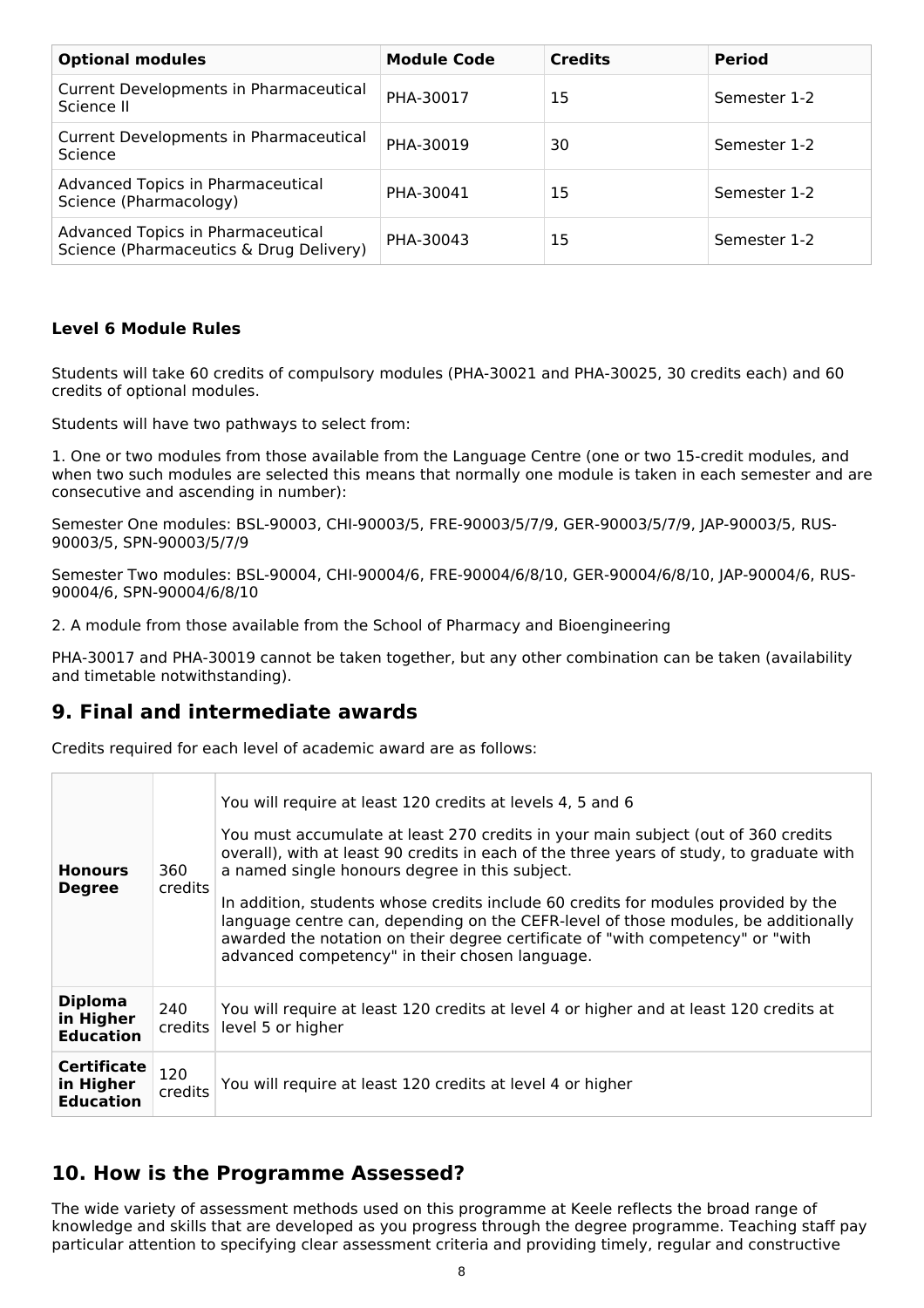feedback that helps to clarify things you did not understand and helps you to improve your performance. The following list is representative of the variety of assessment methods used on your programme:

The assessments used in this programme reflect a wide range of academic practice and are also designed to be relevant to the needs of the industry. For example, the synoptic assessment collates and integrates learning across science and business at Level Five of the programme, whilst the use of batch record sheets in laboratory sessions reflect practice in industry (pharmaceutical and otherwise). The main modes of assessment are examinations (essay-based, short-answer questions and multiple choice questions), laboratory practical exercises (with associated report-writing and documentation completion, as well as physical sample preparation and analysis), workshops (including pharmaceutical calculations), group and individual presentations and synoptic exercises.

Marks are awarded for summative assessments designed to assess your achievement of learning outcomes. You will also be assessed formatively to enable you to monitor your own progress and to assist staff in identifying and addressing any specific learning needs. Feedback, including guidance on how you can improve the quality of your work, is also provided on all summative assessments within three working weeks of submission, unless there are compelling circumstances that make this impossible, and more informally in the course of tutorial and seminar discussions.

At all levels (4-6), Low Stakes Assessments (LSAs) have been introduced to aid student engagement on the course. These contribute to a range of assessments at all levels.

# **11. Contact Time and Expected Workload**

This contact time measure is intended to provide you with an indication of the type of activity you are likely to undertake during this programme. The data is compiled based on module choices and learning patterns of students on similar programmes in previous years. Every effort is made to ensure this data is a realistic representation of what you are likely to experience, but changes to programmes, teaching methods and assessment methods mean this data is representative and not specific.

Undergraduate courses at Keele contain an element of module choice; therefore, individual students will experience a different mix of contact time and assessment types dependent upon their own individual choice of modules. The figures below are an example of activities that a student may expect on your chosen course by year stage of study. Contact time includes scheduled activities such as: lecture, seminar, tutorial, project supervision, demonstration, practical classes and labs, supervised time in labs/workshop, fieldwork and external visits. The figures are based on 1,200 hours of student effort each year for full-time students.

|                     | <b>Scheduled learning and teaching</b><br>activities | <b>Guided independent</b><br><b>Study</b> | <b>Placements</b> |
|---------------------|------------------------------------------------------|-------------------------------------------|-------------------|
| Year 1 (Level<br>4) | 33%                                                  | 67%                                       | $0\%$             |
| Year 2 (Level<br>5) | 29%                                                  | 71%                                       | 0%                |
| Year 3 (Level<br>6) | 29%                                                  | 71%                                       | 0%                |

# **12. Accreditation**

This programme is not currently accredited by an external body. However, discussions have begun with the Academy of Pharmaceutical Sciences and The Royal Society of Chemistry to begin the process of accreditation by both those bodies. Students will be updated as appropriate to any changes in the status of these processes.

# **13. University Regulations**

The University Regulations form the framework for learning, teaching and assessment and other aspects of the student experience. Further information about the University Regulations can be found at: <http://www.keele.ac.uk/student-agreement/>

# **14. Other Learning Opportunities**